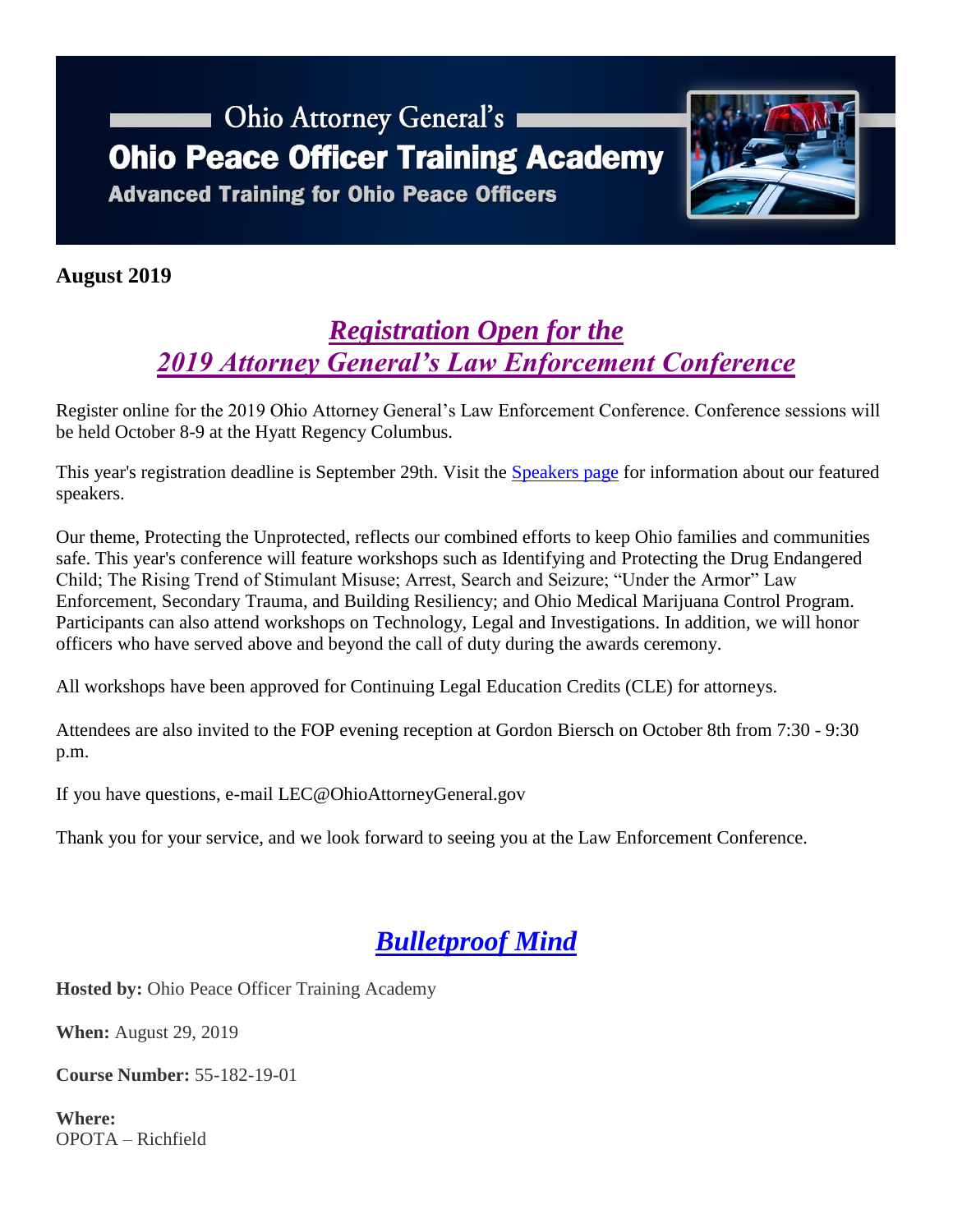4055 Highlander Parkway Richfield, Ohio 44286

**Cost:** \$150.00

### **Course Information:**

Lt. Col. Dave Grossman (Ret.) has made major contributions to the study of human aggression, societal violence and violent crime. In this one-day course, his training objective is to, "do for the mind and spirit what body armor does for the torso." Topics to be covered include the psychological and physiological manifestations of violent confrontation, how to overcome the resistance to employ lethal force, and the causes and effects of violence worldwide. In his book *On Combat: The Psychology and Physiology of Deadly Conflict in War and Peace*, Grossman explores what happens in the human body during deadly confrontations as well as how to train to survive and overcome. Course attendees will receive a copy of the book.

**For more information:** Contact Sean Smith, [Sean.Smith@OhioAttorneyGeneral.gov](mailto:Sean.Smith@OhioAttorneyGeneral.gov) or (234) 400-3579.

### *[Conceal Carry for Off-Duty](https://www.ohioattorneygeneral.gov/Media/Newsletters/Ohio-Peace-Officer-Training-Academy-email-newslett/August-2019/Conceal-Carry-for-Off-Duty)*

**When:** October 31, 2019

**Course Number:** 04-513-19-03

**Where:** OPOTA Tactical Training Center 1960 U.S. 42 SW London, Ohio 43140

**Cost:** \$265

#### **Course Information:**

This course is designed for law enforcement officers who carry off duty and/or are assigned to "plain clothes" details. Most officers who carry a concealed handgun have had no structured training in the art of concealed carry — a deficit that can lead to bad habits and assumptions, which, in turn, can result in poor performance or negligent discharges. This course teaches technique basics in presentation, grip, stance and carry methods. Among other material covered in the course, the instructor identifies various one-handed and two-handed presentations of a concealed handgun from the standing, seated and supine positions; demonstrates various concealed carry weapons, gear and accessories as well as the advantages and disadvantages of each; and identifies various concealed-carry handgun locations and the advantages and disadvantages of each.

**For more information:** Contact James "Doug" Daniels at [James.Daniels@OhioAttorneyGeneral.gov](mailto:James.Daniels@OhioAttorneyGeneral.gov) or (740) 845-6304.